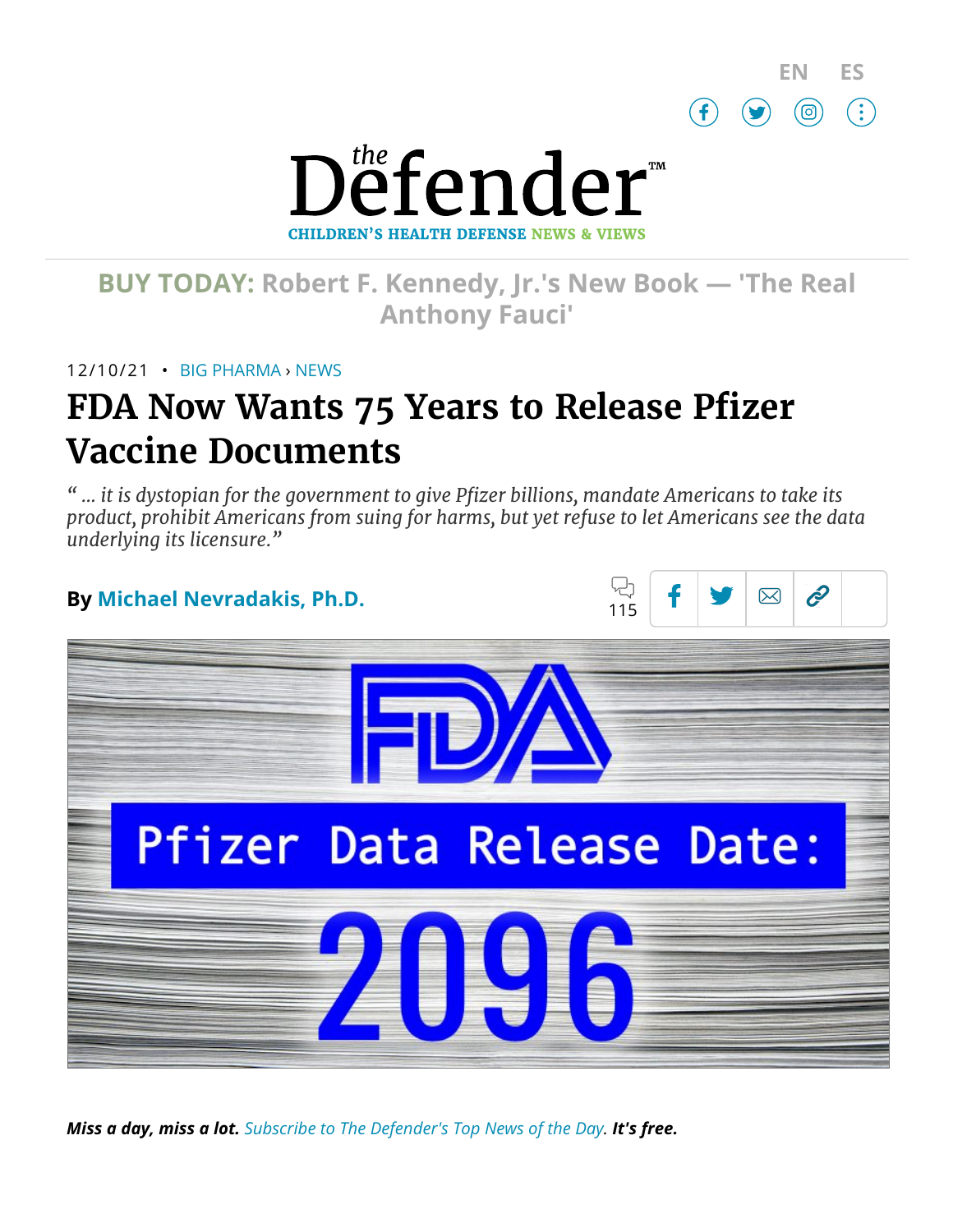The U.S. Food & Drug Administration (FDA) now says it needs 75 years — up from the 55 [years](https://childrenshealthdefense.org/defender/fda-licensing-pfizer-comirnaty-covid-vaccine/) the agency initially requested — to fully release redacted versions of all documents related to the agency's [approval](https://childrenshealthdefense.org/defender/mainstream-media-fda-approval-pfizer-vaccine/) of Pfizer's Comirnaty COVID-19 vaccine.

In a legal [brief](https://www.sirillp.com/wp-content/uploads/2021/12/FDA-Brief-and-Appendix-e3999de9aee38921cd4fbb035c33e304.pdf) filed Dec. 7, the FDA said 59,000 additional pages of documents, not included in the agency's earlier filings, need to be processed. The agency did not offer an explanation for why those documents initially were overlooked.

The agency [said](https://www.theepochtimes.com/mkt_breakingnews/fda-says-it-now-needs-75-years-to-fully-release-pfizer-covid-19-vaccine-data_4145410.html?utm_source=newsnoe&utm_medium=email&utm_campaign=breaking-2021-12-08-2&mktids=902f36705a2f729610cd4c937d87a3dc&est=Rzp1WEzkTqb3PY5oBHawpfeop2xMWMdtqRZRDZdlpU8l7qPSaQjy2%2FOL7THzYUHb) it can release an initial batch of approximately 12,000 pages by the end of January. Past that date, the FDA said it can process and disclose only 500 pages of documents per month.

This would mean the entire cache of documents would not be fully released until 2096. The FDA's initial timeline would have meant the release of the documents would not be completed until 2076, or 55 years from now.

The FDA did not divulge the criteria it will use to select the initial 12,000 pages of documents, or how the agency will prioritize the release of those pages, or of additional pages going forward.

The documents in question stem from a Freedom of Information Act (FOIA) request filed in August by Public Health and Medical Professionals for [Transparency](https://phmpt.org/) (PHMPT).

# **BUY TODAY: Robert F. Kennedy, Jr.'s New Book — 'The [Real Anthony](https://www.amazon.com/Real-Anthony-Fauci-Democracy-Childrens/dp/1510766804) Fauci'**

In its FOIA [request,](http://phmpt.org/wp-content/uploads/2021/10/IR0546-FDA-Pfizer-Approval-FINAL.pdf) the group asked the FDA to release "all data and information for the [Pfizer](https://childrenshealthdefense.org/defender/pfizer-big-pharma-lobbying-law-protecting-whistleblowers/) vaccine," including safety and effectiveness data, adverse [reaction](https://childrenshealthdefense.org/defender/ron-johnson-people-injured-covid-vaccine/) reports, and a list of active and inactive ingredients.

In a [filing](https://www.sirillp.com/wp-content/uploads/2021/11/020-Second-Joint-Status-Report-8989f1fed17e2d919391d8df1978006e.pdf) submitted to a federal judge in November, the U.S. Department of Justice (DOJ), arguing on behalf of the FDA, initially claimed the agency could process some 329,000 pages of documents at a rate of only 500 pages per month, in order to have time to [redact](https://tmsnrt.rs/3qQLwGW) legally exempt material.

According to the DOJ, such material includes "confidential business and trade secret information of Pfizer or BioNTech and personal privacy information of patients who participated in clinical trials."

Attorney Aaron Siri, who represents PHMPT, [requested](https://aaronsiri.substack.com/p/fda-doubles-down-asks-federal-judge) the FDA release the documents within 108 days — the amount of time needed by the FDA to license the Comirnaty vaccine.

Remarking on the FDA's latest request to extend the timeline from 55 to 75 years, Siri [stated:](https://aaronsiri.substack.com/p/fda-doubles-down-asks-federal-judge)

"[I]f you find what you are reading difficult to believe — that is because it is dystopian for the government to give Pfizer billions, mandate Americans to take its product, prohibit Americans from suing for harms, but yet refuse to let Americans see the data underlying its licensure.

"The lesson yet again is that civil and individual rights should never be contingent upon a medical procedure."

Prior to the FDA's request for the additional 20 years, U.S. Rep. Ralph Norman (R-S.C.), on Dec. 2, [introduced legislation](https://childrenshealthdefense.org/defender/ralph-norman-fda-pfizer-covid-vaccine-records/) that would require the agency to release all records of information related to Pfizer COVID [vaccines](https://childrenshealthdefense.org/defender_category/covid/) within 100 days.

### **Oral arguments set for Dec. 14**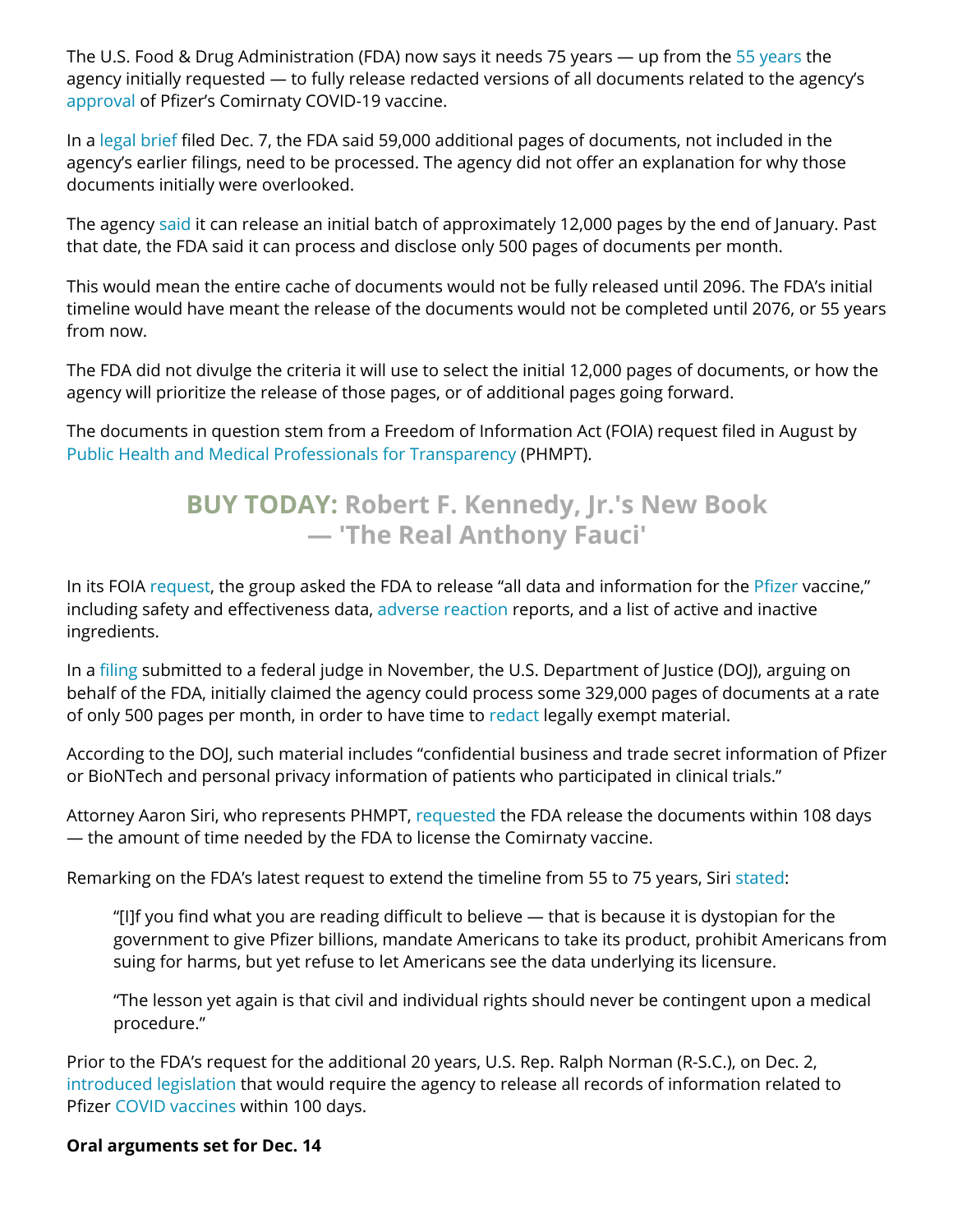PHMPT, a group [comprised](https://phmpt.org/) of more than 30 medical and public health professionals and scientists from institutions such as Harvard, Yale, and UCLA, initially requested expedited processing of its FOIA submission on the basis there is a "compelling need" for the swift release of the documents in question.

When, in September, the FDA declined the request, Siri's firm, Siri & Glimstad, filed a [lawsuit](http://phmpt.org/wp-content/uploads/2021/10/001-Complaint-101021.pdf) against the agency on behalf of PHMPT. The lawsuit was filed in U.S. District Court for the Northern District of Texas.

PHMPT [argued](https://www.theepochtimes.com/mkt_breakingnews/fda-says-it-now-needs-75-years-to-fully-release-pfizer-covid-19-vaccine-data_4145410.html?utm_source=newsnoe&utm_medium=email&utm_campaign=breaking-2021-12-08-2&mktids=902f36705a2f729610cd4c937d87a3dc&est=Rzp1WEzkTqb3PY5oBHawpfeop2xMWMdtqRZRDZdlpU8l7qPSaQjy2%2FOL7THzYUHb) the release of the documents is a matter of urgency at a time where millions of Americans are facing mandates to get vaccinated or face repercussions.

As stated in PHMPT's most recent [brief](https://www.sirillp.com/wp-content/uploads/2021/12/PHMPT-Brief-and-Appendix-d6a070167ae9767a5f711a5d21bb0a6c.pdf) demanding timely production of the documents:

"The entire purpose of FOIA is government transparency. In multiple recent cases, in upholding the FOIA's requirement to 'make the records promptly available,' courts have required agencies, including the FDA, to produce 10,000 or more pages per month, and those cases did not involve a request nearly this important — i.e., the data underlying licensure of a liability-free product that the federal government requires nearly all Americans to receive."

In its latest brief, the FDA [cited](https://www.sirillp.com/wp-content/uploads/2021/12/FDA-Brief-and-Appendix-e3999de9aee38921cd4fbb035c33e304.pdf) several reasons justifying its proposed disclosure schedule.

The FDA [claimed](https://www.theepochtimes.com/mkt_breakingnews/fda-says-it-now-needs-75-years-to-fully-release-pfizer-covid-19-vaccine-data_4145410.html?utm_source=newsnoe&utm_medium=email&utm_campaign=breaking-2021-12-08-2&mktids=902f36705a2f729610cd4c937d87a3dc&est=Rzp1WEzkTqb3PY5oBHawpfeop2xMWMdtqRZRDZdlpU8l7qPSaQjy2%2FOL7THzYUHb) its Center for Biologics Evaluation and Research, which maintains the records in question, has only 10 staff members, two of whom are "new."

Additionally, the FDA argued an accelerated rate of release for the documents in question will divert "significant resources away from the processing of other FOIA requests that are also in litigation," as well as other pending FOIA requests submitted prior to that of PHMPT.

[According](https://aaronsiri.substack.com/p/fda-doubles-down-asks-federal-judge) to Siri, response briefs from both sides are due on Dec. 13, and an oral argument will follow in court on Dec. 14.

## **Urgent: 3 Ways to Help Stop Biden's Vaccine [Mandates](https://childrenshealthdefense.org/defender/help-stop-biden-vaccine-mandates/)**

### **FDA promised 'full transparency' prior to authorizing vaccines**

As previously [reported by](https://childrenshealthdefense.org/defender/fda-licensing-pfizer-comirnaty-covid-vaccine/) The Defender, a [study](https://researchintegrityjournal.biomedcentral.com/articles/10.1186/s41073-019-0086-2) examining the processing of FOIA requests by the FDA and other federal public health agencies between 2008 and 2017 found the FDA processed 114,938 such requests, fully or partially granting 72.4% of them.

Of these requests, 39.8% were considered "complex."

By contrast, the FDA now [claims](https://www.reuters.com/legal/government/wait-what-fda-wants-55-years-process-foia-request-over-vaccine-data-2021-11-18/) a backlog of 400 FOIA requests. It's unclear how many pending requests are considered complex

[Federal](https://www.justice.gov/archives/open/responding-requests) law prescribes a 20-day period for processing "complex" FOIA requests, although this timeframe is frequently [exceeded](https://researchintegrityjournal.biomedcentral.com/articles/10.1186/s41073-019-0086-2).

[According](https://www.fda.gov/regulatory-information/freedom-information/how-make-foia-request) to the FDA, "complex requests," such as "510K, PMA, and De novo records," require "approximately 18-24 months to process," a far cry from 55 (or 75) years.

Prior to authorizing or licensing COVID vaccines, the FDA promised full [transparency](https://www.fda.gov/news-events/press-announcements/coronavirus-covid-19-update-fda-announces-advisory-committee-meeting-discuss-second-covid-19-vaccine) on the process.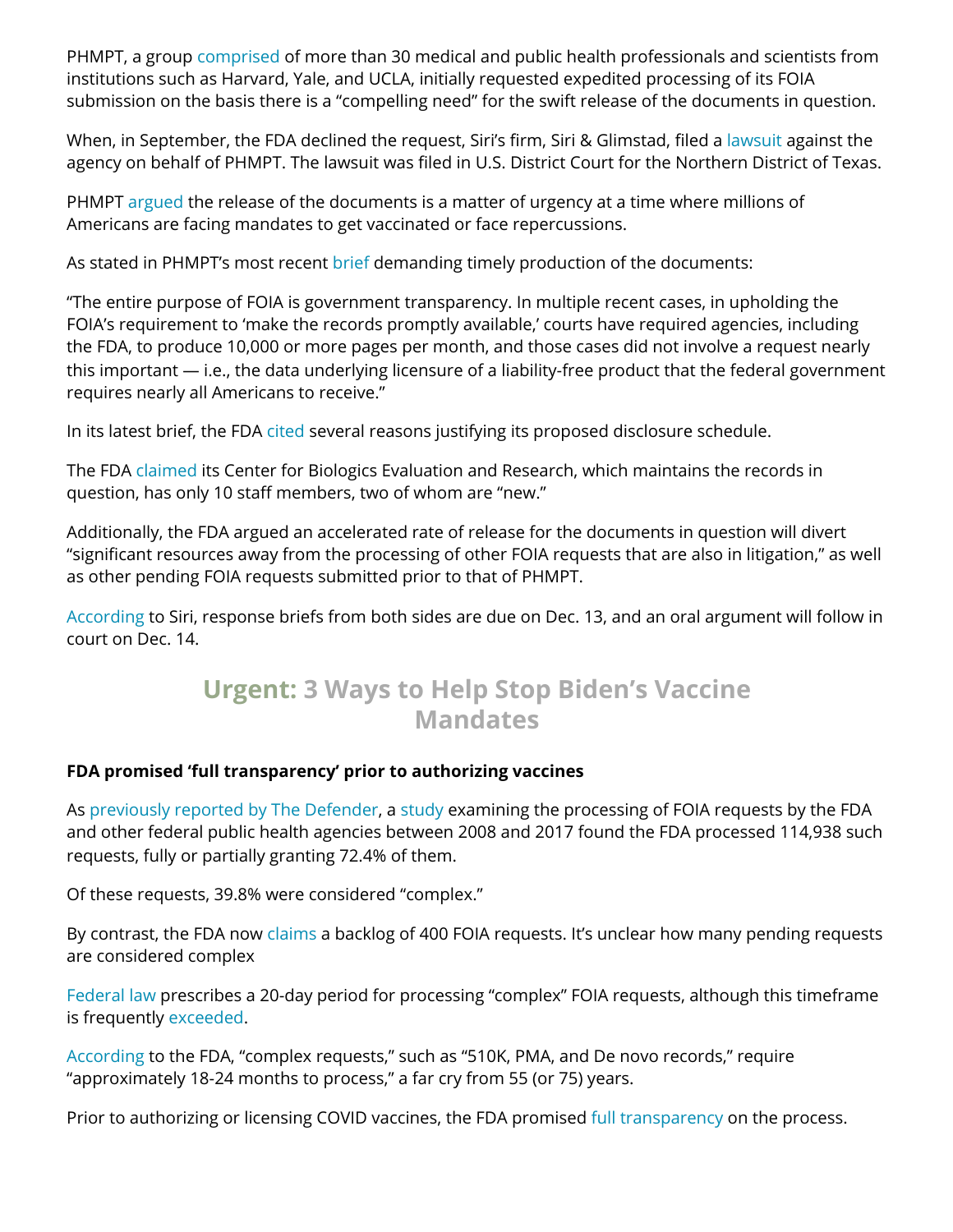The federal government's FOIA request [guidelines](https://www.foia.gov/faq.html) outline two conditions under which a FOIA request may be processed on an expedited basis. The first is "if the lack of expedited treatment could reasonably be expected to pose a threat to someone's life or physical safety."

The second condition is "if there is an urgency to inform the public about an actual or alleged federal government activity if made by a person who is primarily engaged in disseminating information."

In its legal brief, the FDA did not explain how the agency was able to review the nearly 400,000 Pfizer documents in order to expedite the approval of Pfizer's vaccine in just 108 days.

The FDA also did not explain why the agency cannot expand its staffing capacity to better respond to FOIA requests, or why it can't enlist the help of other federal agencies, such as the DOJ, which is handling the FDA's legal defense against the PHMPT lawsuit.

# **Subscribe to The Defender - It's Free!**

First Name.. **Last Name.. Last Name..** 

Email..

**SIGN UP**

## **SUGGEST A [CORRECTION](https://childrenshealthdefense.org/suggest-a-correction/)**



### **[Michael Nevradakis,](https://childrenshealthdefense.org/authors/michael-nevradakis-ph-d/) Ph.D.**

Michael Nevradakis, Ph.D., is an independent journalist and researcher based in Athens, Greece.

[Sign](https://childrenshealthdefense.org/about-us/sign-up/) up for free news and updates from Robert F. Kennedy, Jr. and the Children's Health Defense. CHD is planning many strategies, including legal, in an effort to defend the health of our children and obtain justice for those already injured. Your [support](https://childrenshealthdefense.org/about-us/donate/) is essential to CHD's successful mission.

### [Republishing](https://childrenshealthdefense.org/uncategorized/re-publishing-guidelines/) Guidelines

<span id="page-3-0"></span>

| <b>Get FREE News &amp; Updates!</b> |           |
|-------------------------------------|-----------|
| First Name                          | Last Name |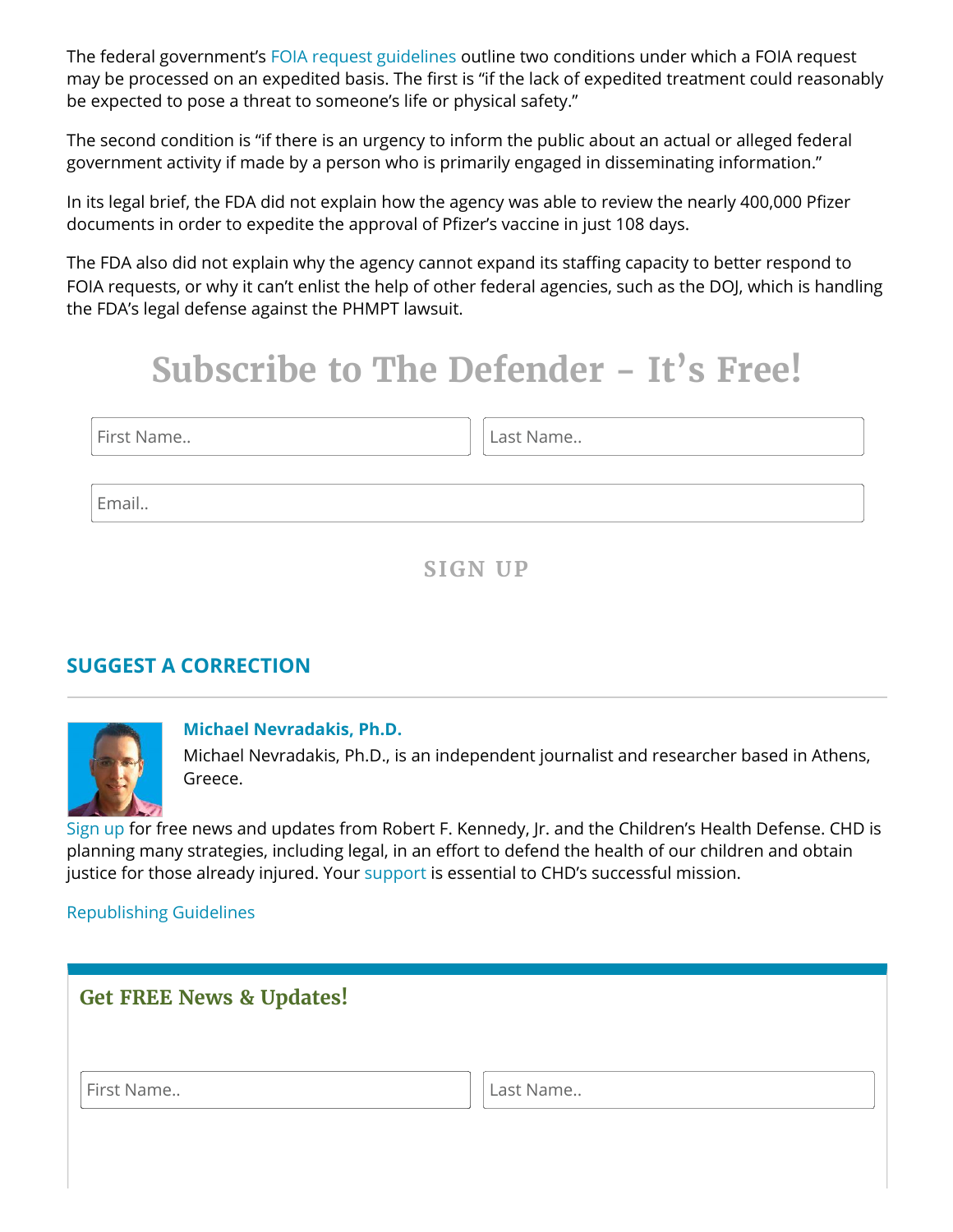Email..

## **SIGN UP**

You make the [difference.](https://childrenshealthdefense.org/about-us/donate) **[Donate](https://childrenshealthdefense.org/about-us/donate) Now**



#### **[Latest](https://childrenshealthdefense.org/defender-news) News**



**Supreme Court Judges Spar Over Vaccine Mandates, Twitter [Erupts Over](https://childrenshealthdefense.org/defender/supreme-court-vaccine-mandates-false-claims/) False Claims**



**Judge [Gives FDA](https://childrenshealthdefense.org/defender/fda-eight-months-produce-pfizer-safety-data/) 8 Months, Not 75 Years, to Produce Pfizer Safety Data**



**[7-Year-Old](https://childrenshealthdefense.org/defender/vaers-cdc-child-dies-pfizer-covid-vaccine/) Dies 11 Days After Pfizer Shot, VAERS Report Shows**

[MORE](https://childrenshealthdefense.org/defender-news) NEWS

**[Latest](https://childrenshealthdefense.org/defender-views) Views**

**Children at Risk for Lifelong Health [Problems From](https://childrenshealthdefense.org/defender/children-risk-lifelong-health-problems-covid-vaccine/)**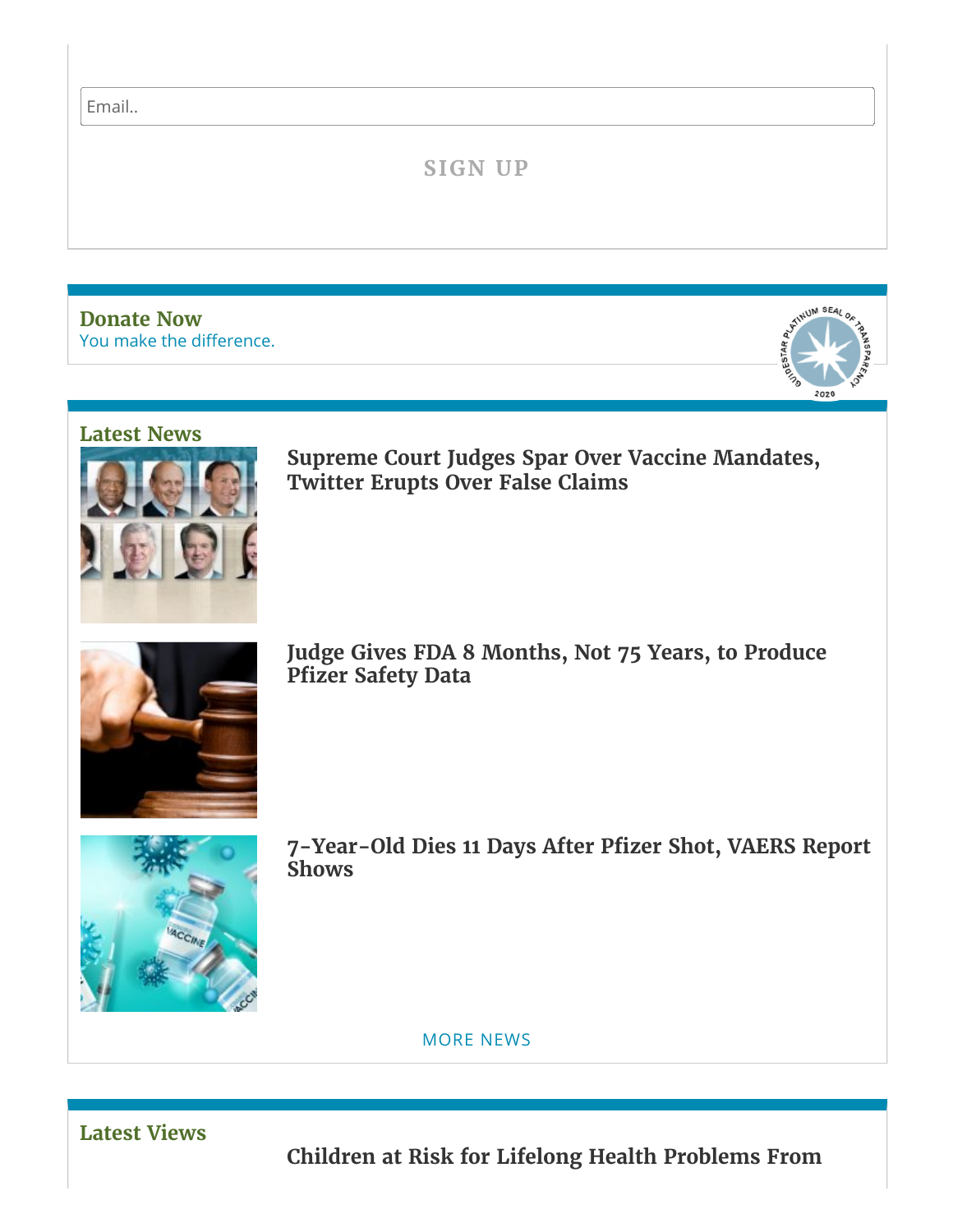

**COVID [Vaccine](https://childrenshealthdefense.org/defender/children-risk-lifelong-health-problems-covid-vaccine/)**



**[International](https://childrenshealthdefense.org/defender/leaders-war-game-exercise-global-financial-collapse/) Finance Leaders Hold 'War Game' Exercise Simulating Global Financial Collapse. Should We Be Worried?**



## **The Day Jake Tapper Sold His Soul to [Pharma](https://childrenshealthdefense.org/defender/jake-tapper-sold-soul-pharma-rfk-jr/)**

MORE [VIEWS](https://childrenshealthdefense.org/defender-views)



**[Community](https://live.childrenshealthdefense.org/community/community-calendar) Calendar: Upcoming Shows, Live Events and More!**

**4,000 Health Freedom [Advocates Tell](https://childrenshealthdefense.org/defender/health-freedom-advocates-new-york-we-will-not-comply/) New York Lawmakers: 'We Will Not Comply'**

**['This Week'](https://childrenshealthdefense.org/defender/mary-polly-chd-tv-robert-malone-covid-vaccines/) With Mary + Polly: Video 'Sent Shivers**